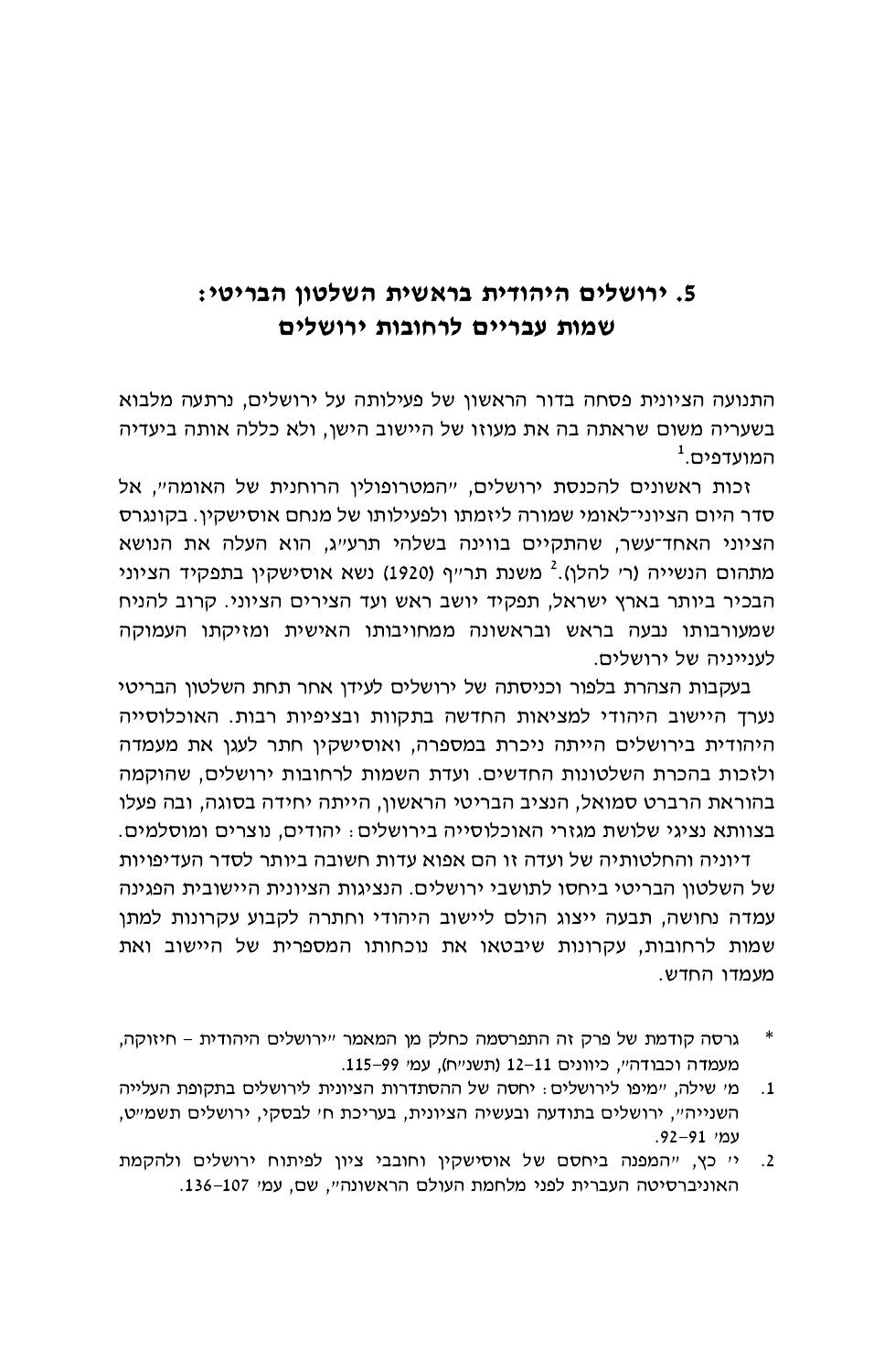

ישיבת מדרש הלשון, הי בטבת תרפייא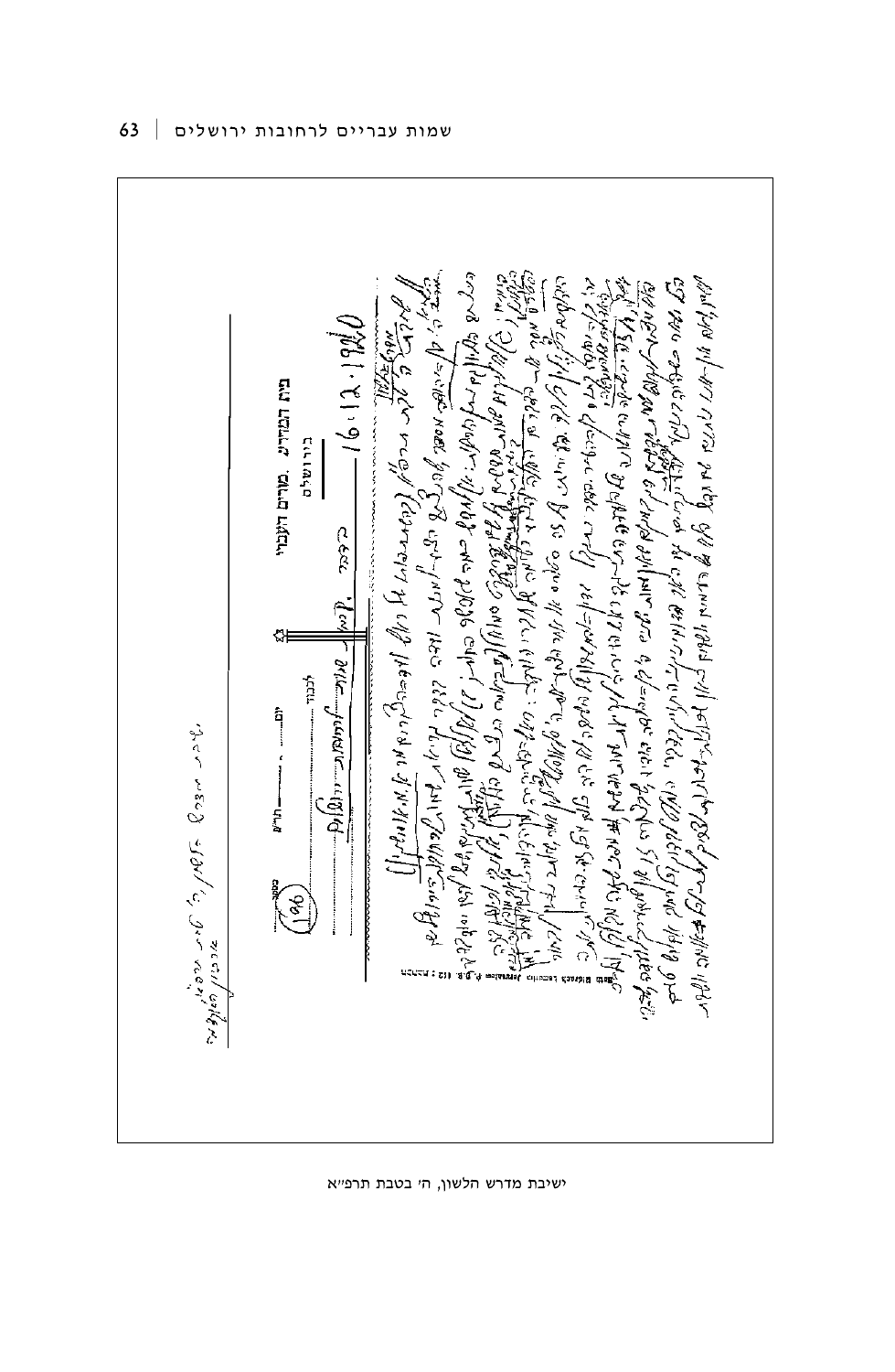## ירושלים בשנים תרפ"א-תרפ"ד (1920–1924)

אוסישקין שימש, כאמור, יושב ראש ועד הצירים הציוני משנת תר״ף ועד לסיום תפקידו של הוועד בתרפ״ב. הוא התבלט בקנאותו למעמדה של ירושלים ולעיגונה של הלשון העברית. פעילותו זו הייתה המשך למעורבותו וליזמותיו מאז ביקורו בארץ בשלהי תרעייב ובתחילת תרעייג, ביקור שבעקבותיו העלה בקונגרס הציוני האחד־עשר החלטות שמטרתן לבסס את פעילותם של ועד הלשון העברית ושל בית הספרים הלאומי ולכונו את האוניברסיטה העברית בירושלים.

בישיבת "מדרש הלשוו" (אחד משמותיו של ועד הלשוו) שהתקיימה בירושלים בטבת תרפ״א (דצמבר 1920) בהשתתפות אוסישקיו דיווח נשיא הוועד. אליעזר בן־יהודה, על הקמתה של ועדת השמות לרחובות ירושלים ופירט את הרכבהּ ואת העקרונות שינחו אותה בעבודתה. בישיבה הועלתה התביעה להגדיל את ייצוג היהודים בוועדת השמות הירושלמית מתוך הכרה בעובדת היותם רוב תושביה של ירושלים. מאותו טעם הובעה התנגדות עקרונית לקביעת השם "רחוב היהודים". היהודים בירושלים, גרסו המשתתפים, שלא כמו בחוץ לארץ, פרוסים על פני כל העיר ומהווים בה רוב – ״זה יראה, שאף אם אנו הרוב כאן, אף־על־פי כן העיר אינה שלנו".<sup>3</sup> אוסישקין ובן־יהודה ראו בראש ובראשונה את ההיבט המדיני בסוגיה זו והתמקדו בכבודה של העברית ובמעמדם של דובריה בלי לגלוש לפרטים באשר לשם רחוב זה או אחר.

תביעת היהודים הייתה לבדוק בדיקה מחודשת את כל שמות הרחובות בירושלים ולאמץ את העיקרון של קריאת שמות היסטוריים לרחובות העיר. עוד הועלתה בישיבת "מדרש הלשון" הטענה שמרבית השמות הערביים של רחובות העיר העתיקה אינם היסטוריים אלא מקריים, ורוב הרחובות הנוצריים קרויים על שם מנזרים, והתגבשה בה התביעה שהוועדה תאמץ שמות היסטוריים, שייקבעו בידי אנשים בקיאים במדע. המשתתפים הניחו, קרוב לוודאי, כי אימוץ קריטריון היסטורי יגדיל הרבה את חלקם של השמות היהודיים. "מדרש הלשון" החליט לשלוח תזכיר לנציב העליון ולדרוש הגדלה של נציגות היהודים בוועדת השמות והכרה במעמדם ובנוכחותם של היהודים בירושלים בדיונים על השמות.<sup>4</sup>

רונלד סטורס, מושלה הבריטי של ירושלים, שם לו למטרה עם כניסתו לתפקידו לדאוג לשמירת אופייה המיוחד של ירושלים. לשיפוצה ולתכנונה.<sup>5</sup> לשם כד הקים

- ישיבת מדרש הלשון, ה׳ בטבת תרפ״א (16 בדצמבר 1920), ארכיון האקדמיה ללשון  $\cdot$ 3 העברית.
- מאמציי להתחקות אחר עקבות התזכיר (בארכיונים של ועד העיר, של הוועד הלאומי  $\cdot$ .4 ושל ועד הצירים ובמסמכיו של סמואל בארכיון מדינת ישראל) לא נשאו פרי, ואפילו אינני יכול לקבוע אם נשלח.

ר׳ סטורס, זכרונות, תל־אביב תרצ״ח, עמ׳ 504. אהרן אהרנסון מדווח ביומנו על  $.5$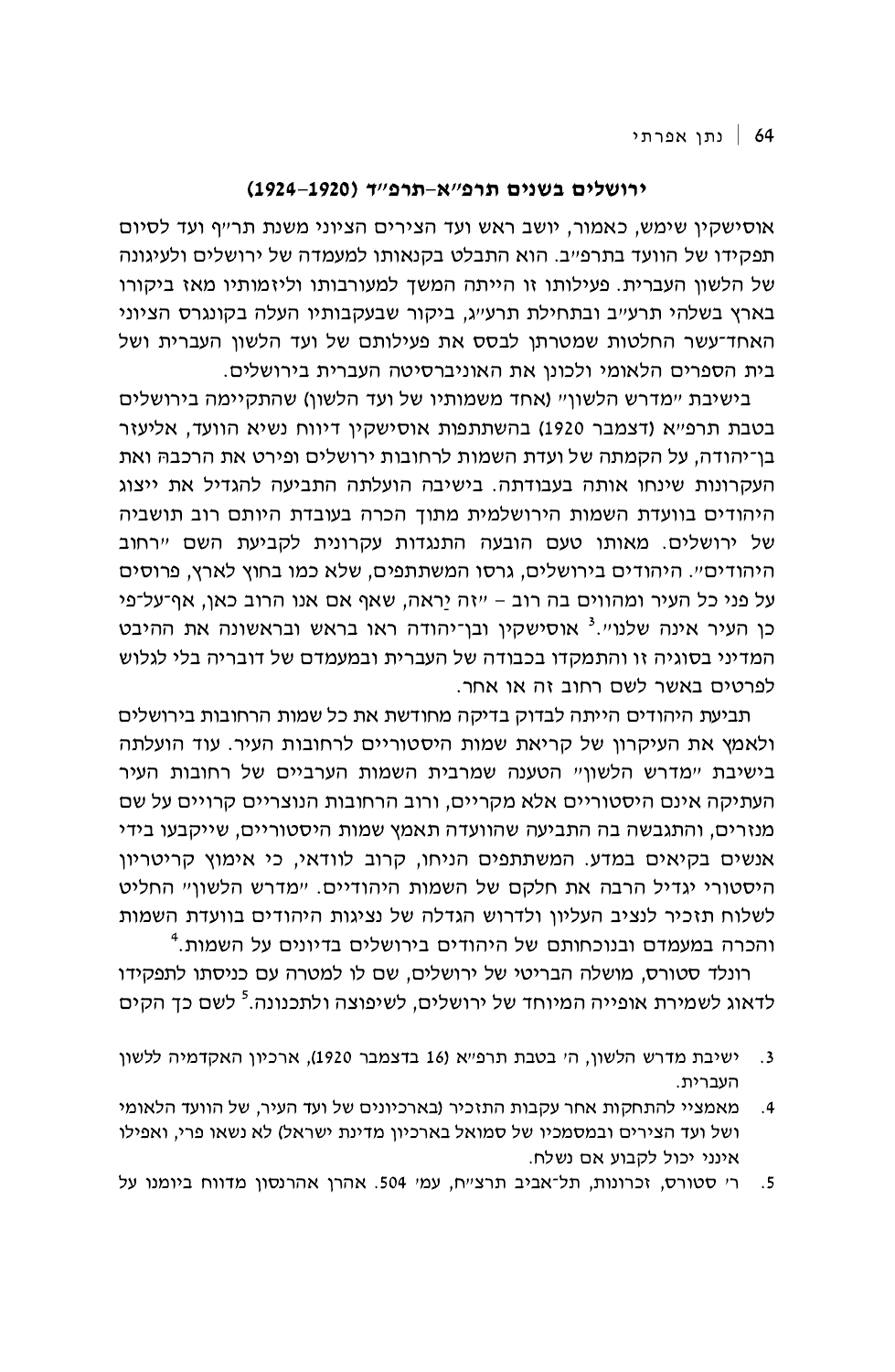את האגודה למעו ירושלים (Pro-Jerusalem Society), שהשתתפו בה נציגים מכל העדות והדתות ואנשי הרשות הבריטית.<sup>6</sup> בד בבד יזם סמואל. כאמור. את כינונה של ועדת השמות לרחובות ירושלים. יושב הראש של הוועדה היה הקולונל לוק, העוזר המחוזי של המושל הבריטי, ועוד השתתפו בה דוד ילין ואליעזר בן־יהודה, נשיאי ועד הלשון העברית, ראריב ביי נשאשיבי, ראש העיר הערבי של ירושלים, האב אבל, נציג המסדר הדומיניקני, יעקב ספּאפורד, נציג המושבה האמריקנית, ואחרים. משתתף קבוע נוסף היה האדריכל הבריטי צירלס רוברט אשבי. ששימש יועץ אזרחי לעיר ירושלים.

מאז הקמתה התכנסה הוועדה מפעם לפעם (לא עלה בידי לברר את תדירות ההתכנסויות). הוועדה חילקה את הרחובות לשלושה סוגים: רחובות ראשיים, רחובות צדדיים (שניים ושלישיים) ומעברים, והחליטה לקבוע את שמות הרחובות באזורים שאושרו, על פי תכנית העיר ירושלים (חלק I).<sup>7</sup>

עיוו בזיכרונות הדברים של ועדת השמות הירושלמית המצויים בארכיוו הציוני המרכזי מעלה כי דוד ילין נכח בכל ישיבות הוועדה (פרט לתקופות היעדרו מהארץ) ובלט בהשתתפותו הפעילה, יותר מכל שאר חבריה, ובחתירתו העקיבה למתו ייצוג רחב והולם לשמות עבריים.<sup>8</sup>

שלוש שנים אחרי ישיבת "מדרש הלשון" נדרש ילין לנושאים אלה, בצורה גלויה ומפורשת יותר. בתזכיר שהגיש ליושב ראש ועדת השמות.<sup>9</sup> יליו קבל על כד שברשימת הרחובות של העיר העתיקה מופיעים מעט מאוד שמות יהודיים, אף על

שיחה שקיים עם סטורס ב־2 באפריל 1918: "נראה בקי בבעיות האדריכליות ויש לו תכניות לירושלים והאמנות שלה" (יומן אהרן אהרנסון 1916–1919, בעריכת יי אפרתי, תל־אביב תשייל, עמי 385); ורי גי ביגר, ייתרומת השלטון הבריטי להתפתחותה של ירושלים (1918–1925)", מחקרים בגיאוגרפיה של ארץ ישראל ט (תשל״ו), עמי 182-183. ראוי לציין כי סטורס למד וידע עברית - במכתב של ילין לאשתו מיום אי בכסלו תרעייט כתב בין השאר על חגיגות 2 בנובמבר (יום הצהרת בלפור): ״מושל העיר הצבאי הקולונל סטורס נאם כל נאומו הקצר בעברית צחה״ (כתבי דוד ילין, ה, בעריכת יי קלויזנר, ירושלים תשל״ו, עמי 111).

- C. R. Ashbee (ed.), Jerusalem 1920-1922: Being the Records of the Pro- $.6$ Jerusalem Council during the First Two Years of the Civil Administration, London 1924
- זיכרון הדברים של ועדת השמות מיום 17 בנובמבר 1920, אצ״מ (הארכיון הציוני  $.7$ .A153/172 אי 4153/172
- עיון בחמישה רישומי ישיבות של הוועדה, שרובן התקיימו בשלהי 1923, מלמד שילין  $.8$ נכח בכל הישיבות ואילו ראש העיר הערבי, נציג המושבה האמריקנית והנציג הדומיניקני נכחו בחלקו בלבד (אצ״מ, שם).
	- יייב בכסלו תרפייד, אציימ, שם.  $.9$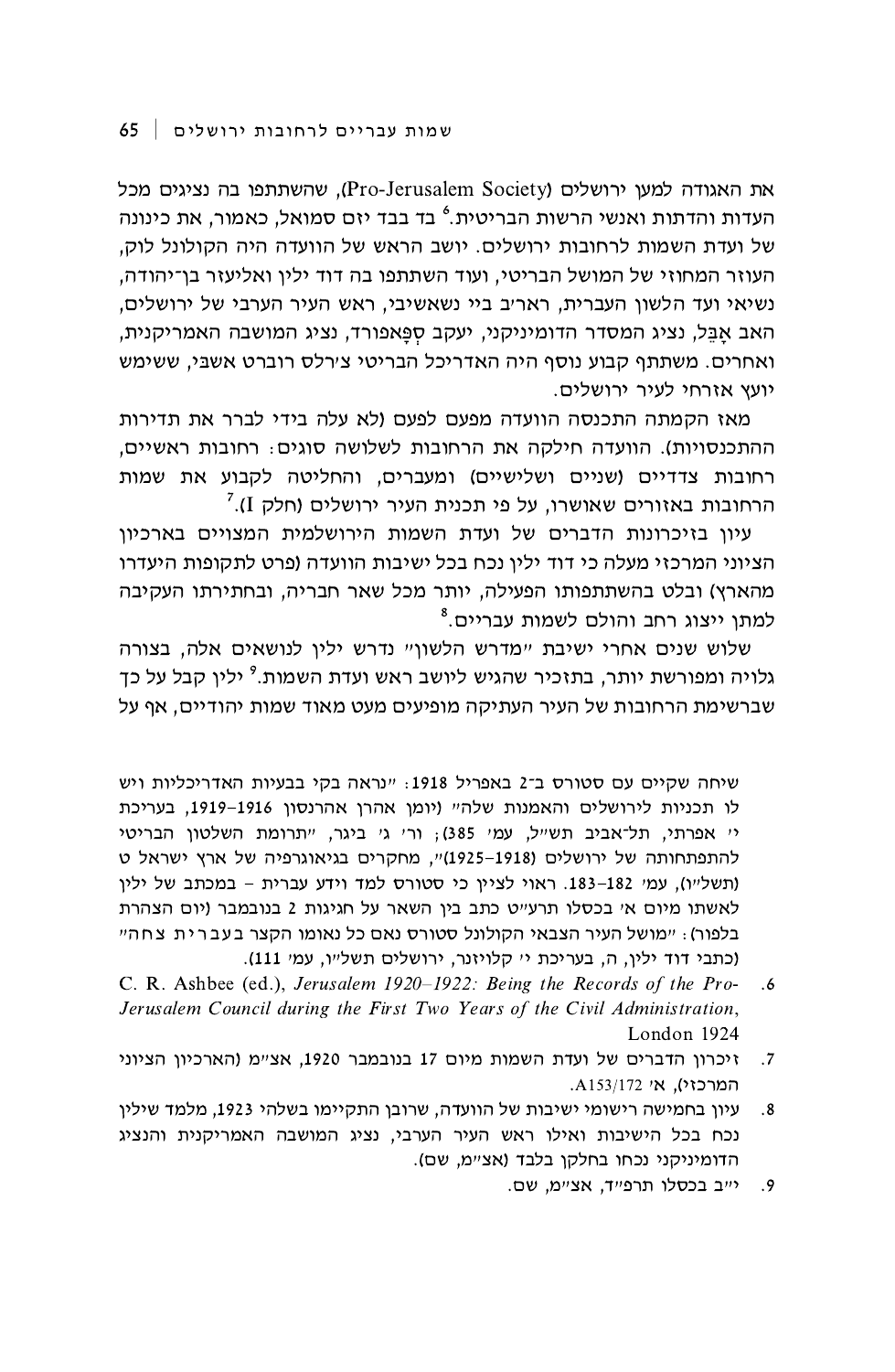פי שירושלים היא מוקד התעניינותו של העם היהודי. הוא לא יכול להשלים עם העובדה שבירושלים העתיקה לא יהיו רחובות על שם מלכים ונביאים בישראל שפועלם ונבואותיהם קשורים קשר בל יינתק לירושלים. יתרה מזו, יליו חזר ודרש כי ועדת משנה יהודית תוסמך לקבוע שמות לרחובות הפנימיים בשכונות היהודיות. וכי תוצאות עבודתה יובאו לאישור ועדת השמות. הוא הדיו במינוי ועדת משנה ערבית לשכונות הערביות. בסיפה של תזכירו תבע יליו למנות חבר יהודי לוועדה במקום אליעזר בו־יהודה המנוח.

לוק, היושב ראש של הוועדה, שהיה יהודי מומר ממוצא הונגרי, שלל את דרישתו של ילין לדון מחדש בקביעת שמות הרחובות החשובים ששמם כבר הוכרע, ואף טען כי למיטב זיכרונו השתתף, גם בעבר, נציג יהודי אחד לפחות בישירות הוועדה <sup>10</sup>

רישומי הישיבות של ועדת השמות מעידים שהתביעה שהועלתה בישיבת יימדרש הלשוויי בדבר העדפת שמות היסטוריים לרחובות בירושלים זכתה לתשומת לבה של הוועדה. חבריה התבקשו לשלוח ליושב ראש מבחר של שמות אישים מפורסמים שהיה להם קשר כלשהו לירושלים בזמו מו הזמנים.<sup>11</sup> עד סוף שנת 1922 נבחרו ואושרו ארבעים ושישה שמות רחובות בעיר העתיקה ושמונים שמות רחובות בעיר החדשה.<sup>12</sup> מדיוני הוועדה. על פי הרישומים המונחים לפנינו. נראה שהיושב ראש והוועדה כולה פעלו בלא משוא פנים. אדרבה, ניכרת מגמה להיענות ככל האפשר למשאלות שהופנו לוועדה, ובייחוד להתחשב בשכונות המגורים ובאוכלוסייה המתגוררת בהן. לדוגמה, היושב ראש קיבל את טענתו של ילין שאין זה הולם לקרוא לשני רחובות בשכונה היהודית זיכרון משה על שם קדושים נוצרים (יוחנן המטביל וסנט פול), והחליט להמירם בשמות אחרים.<sup>13</sup> כמו כן נענתה בחיוב הצעת ילין לקרוא רחוב במרכז ירושלים על שם אליעזר בן־יהודה, שנפטר לא מכבר.<sup>14</sup>

נושא מרכזי אחר שיסודותיו הונחו באותה עת הוא קביעת שמות הרחובות בשכונות היהודיות. הגאוגרף אברהם יעקב ברוור נענה לפניית ילין ופרס לפניו הצעה מקיפה לקביעת השמות היהודיים בעיר העתיקה ומחוצה לה. תפישתו של ברוור, שיושמה במרוצת השנים בידי ועדת השמות, קבעה את העיקרון שרחובות סמוכים זה לזה יקבלו שמות בעלי מכנה משותף. על פי זה יועדה כל שכונה לקבוצת שמות של אישים, למשל: בשכונת הבוכרים שמות תרי־עשר הנביאים;

- 10. לוק ליליו, 20 בדצמבר 1923, שם.
	- 11. ר' הערה 4 לעיל.
- 12. אשבי (הערה 6 לעיל), עמי 26-26.
- 13. סיכום ישיבה שהתקיימה ב־4 באוקטובר 1923, אצ״מ, א׳ A153/172.
	- 14. סיכום ישיבה שהתקיימה ב־26 באוקטובר 1923, שם.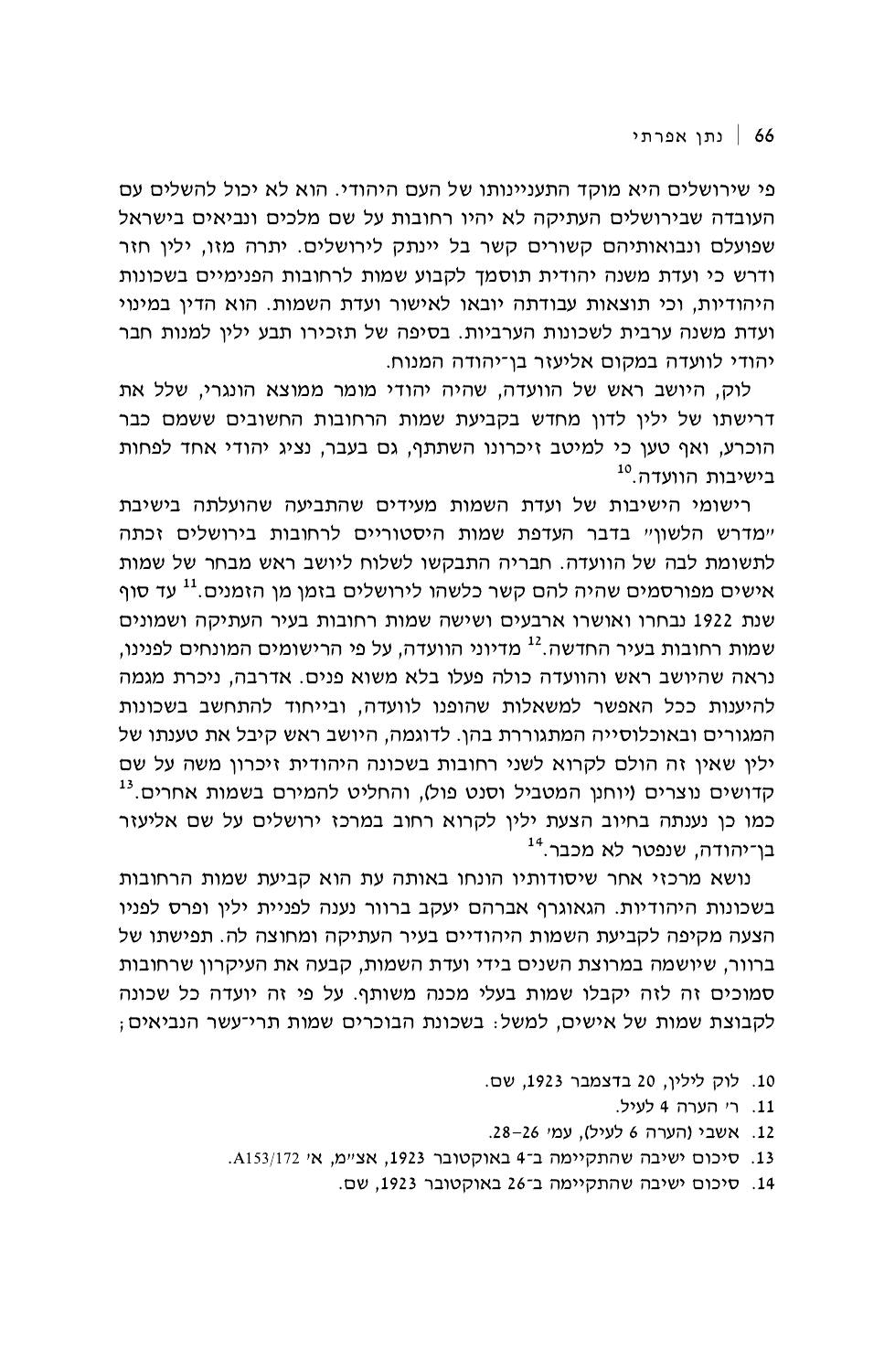בשכונת זיכרון משה שמות חובבי ציון שהלכו לעולמם ושעודם בחיים; ברחובות מרכזיים שמות של אישים מפורסמים הפעילים בהווה; בבית הכרם אישים מתקופת העלייה השנייה; בתלפיות שמות המשוררים החדשים דאז.<sup>15</sup>

מסמכים אלה על אודות ראשית עבודתה של הוועדה לקביעת שמות הרחובות בירושלים משכילים אותנו הן באשר לתביעה היהודית העקרונית להכרה במעמד היישוב היהודי בירושלים הו באשר ליסודות שהונחו בקביעת השמות לשכונות היהודיות בירושלים.

## ישיבת מדרש הלשון, טבת תרפ"א (דצמבר 1920<sup>)16</sup> בדבר קריאת שמות לרחובות ירושלים

ישיבת מדרש־הלשון, הי טבת תרפ"א (בהשתתפותו של ראש ועד הצירים מר א. מ. אוסישקיו)

הנשיא, בן־יהודה מספר, שהנציב הציע למנות ועדה בדבר קריאת שמות לרחובות־ירושלים. הנציב העליון גם נתן הוראות: א) לחדש כמה שאפשר פחות; ב) לא לבטל שמות עתיקים, שיש להם יסוד בדברי הימים; ג) לא לקרוא שמות חדשים על שם הרברט סמואל (כך אמר הנציב העליון בעצמו), אלנבי וכיוצא בזה.

הקולונל סטורס מסר את הדברים האלה בישיבת Pro Jerusalem והציע רשימה של חברי הועדה: ראש־העיריה, מן הדומיניקנים, גייקוב מן האמריקנים, ועוד, ומן היהודים רק ה' יֵלין בלבד. העירותי על זה. סטורס או אחר הציע את הי סלאוטש. הי ילין אמר, שיותר נכון לבחור בהי בן־יהודה בתור בן־העיר. הדבר נתקבל. בדין־והחשבון של הישיבה לא היה כלום מכל זה. העירותי את הי אשבי, האדריכל של הממשלה, על זה. בישיבה הראשונה של הועדה התנגד ראש העיריה לקריאת שמות חדשים, מפני שזה מבלבל, ועל־כן הוא מציע לקרוא שמות חדשים רק במקום שאין שמות ישנים. הי בן־יהודה הודיע, שבצורה זו אין שום ערך לועדה, שהרי הכל ישאר כשהיה בנוגע להשמות העיקריים. גם האב הדומיניקני החזיק בדברי. הוחלט לבדוק בכל רחוב אם יש טעם לשם, ואם אין - אנו נותנים שם חדש. הלא העמים יושבים כאן שכונות־שכונות וצריך לתת לכל אומה יושבת באיזו שכונה זכות יתרה על השם של אותה שכונה. אחר־כך קיבלו הייה בן־יהודה וילין רשימת שמות של רחובות (טייז שמות בעיר העתיקה), שנקבעו בשעה שלא היו, ורק שעדיין אין אנו רוצים להחליט בלעדי הסכמתם.

15. ברוור לילין, ט״ו במרחשוון תרפ״ד, שם.

16. ר׳ הערה 3 לעיל. הפרוטוקול כתוב בכתב ידו של יוסף קלוזנר, מזכיר ועד הלשון.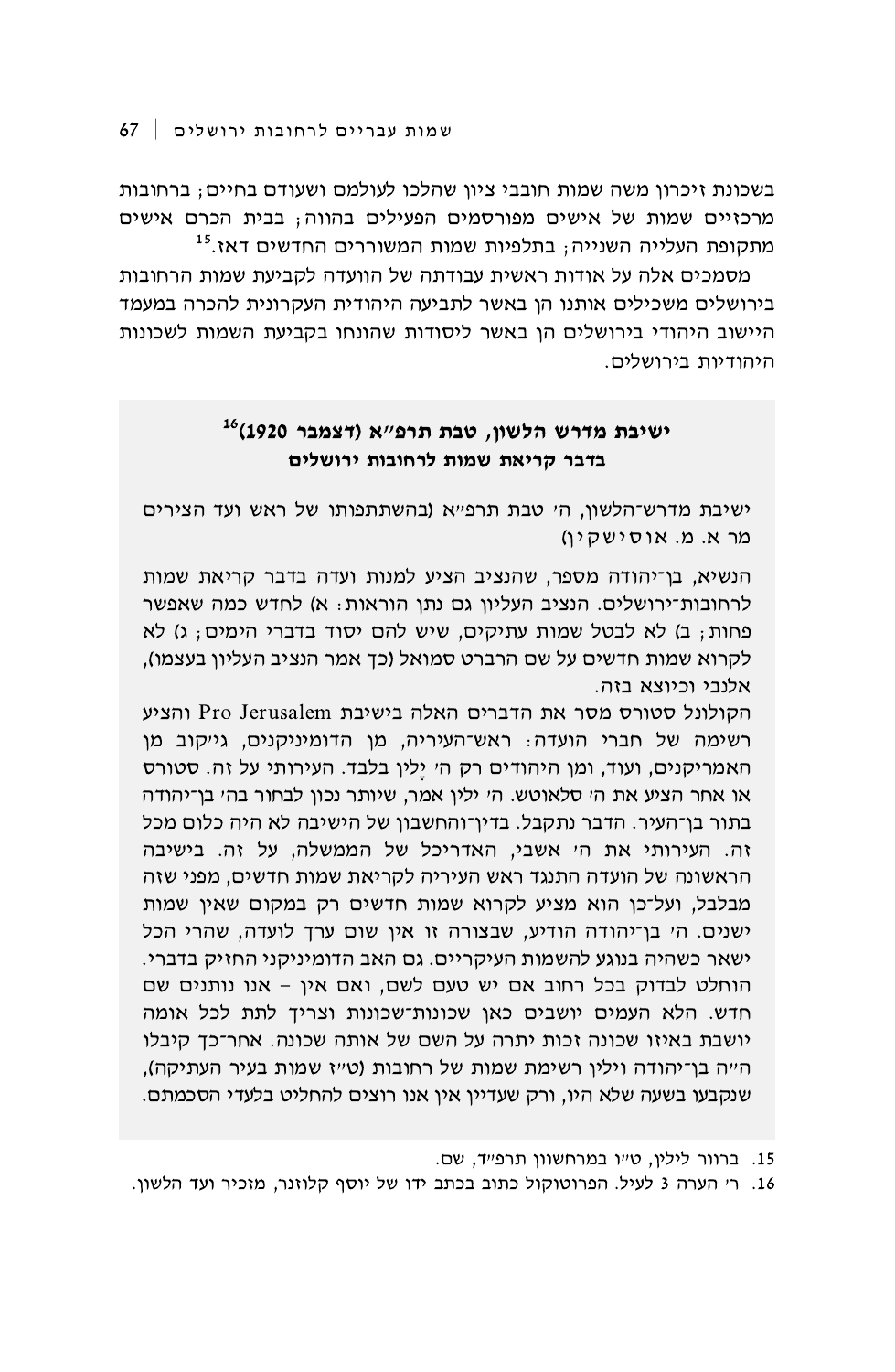הי בייי וילין הודיעו, שלא קבלו שום הזמנה ואינם יכולים להסכים בלא משא־ומתן בועדה. על זה הושב, שנשלחה ההזמנה על־ידי הדואר, וה״ה בן־יהודה וילין הודיעו, ש**באין ברירה** הם מעירים את הערותיהם בכתב. בין שמות הרחובות היה גם "רחוב היהודים". ה' בן־יהודה העיר, שאי־אפשר לקרוא לרחוב **בירושלים** בשם "רחוב היהודים", והציעו לקרוא רחוב אחד בשם רחוב יהודה החסיד והשני - רחוב ר׳ יוחנן בן זכאי ובקיצור: "רחוב בן זכאי". ראש העיריה הציע, שבמקומות שיש שמות שונים - יקבלו את השם **האנגלי**. שלשום היתה אספה של הועדה. בדבר ״רחוב היהודים״ העירו, שהיהודים יושבים בכל ירושלים ואין לקרוא שם כזה. על זה העירו שיש "רחוב הנוצרים" והציעו: "רחוב יהודה החסיד", ובארו את המוצא. הם הסכימו, אבל בתנאי שהאנגלים יקראו Jews street. גם לזה התנגדו הה׳ בן־יהודה וילין, והרי בשכונת היהודים יש לפי ההחלטה ליהודים זכות יתרה לקרוא בשמות. אז שאלו: הלא היהודים קוראים לזה רחוב היהודים! על זה השיבונו, שזוהי לא מסורת, אלא, פשוט, סימן דמוני, שכאן יושבים יהודים, שקראו כך הנכרים תחלה. הי לוק מיימ מושל ירושלים, העיר, שזוהי לא שאלה פרטית, אלא, שאלת הפרינציפיון: כל מקום שיש שם ישו, אין לשנותו. השאלה נדחתה. עכשיו השאלה מוצעת לפני מדרש הלשון ובא־כח ועד הצירים: אם יש לנו להתנגד ואין כח לנו להתנגד, על כל פנים לא ניתן את הסכמתנו. ומה דעת החברים הנאספים: אם יש שם לא־נאה ראוי להחליפו, או אם יש שם ישן, יהא מה שיהיה, הוא להשאר. ועוד שאלה בדבר השם "רחוב היהודים".

## הי אוסישקין:

זוהי שאלה עיקרית. זוהי מלחמה בעד העמדה המדינית של היהודים בירושלים, ואם לא נקבל כאן את הזכויות של רוב תושבי ירושלים, כמו שדננו כאן, יהיה אחר־כך קשה יותר ויותר. די שבחרו רק בשני יהודים בין שבעה (מקודם רק אחד), מראה את היחס. השאלה היא איך להגן על המשפט והצדק של היהודים, שאף הנציב, לא בתור יהודי, אלא בתור מֵגן הצדק, צריך לעזור לנו. מדרש־הלשון יכול רק לחוות דעת בעניין היופי של השמות, אבל את הצד המדיני צריך לקחת תחת ידו ועד־העיר, ואם לא יצליח זה – יבוא **הועד הלאומי**, ואם לא יצליח גם הוא – יבוא ועד־הצירים בתור בא־כוח ההסתדרות הציונית. צריך מיד להכין תזכיר להנציב, שועד־העיר מוחה בכל תוקף על שבחרו בועדה זו בארבעה נוצרים, שהם מיעוט קטן, ורק יהודי אחד – ואחר כך שנים ; חשבנו, שגם עמהם נבוא לידי איזה גמר, אבל ראינו, שבשאלה היהודית הראשונה כבר באה ההתנגשות.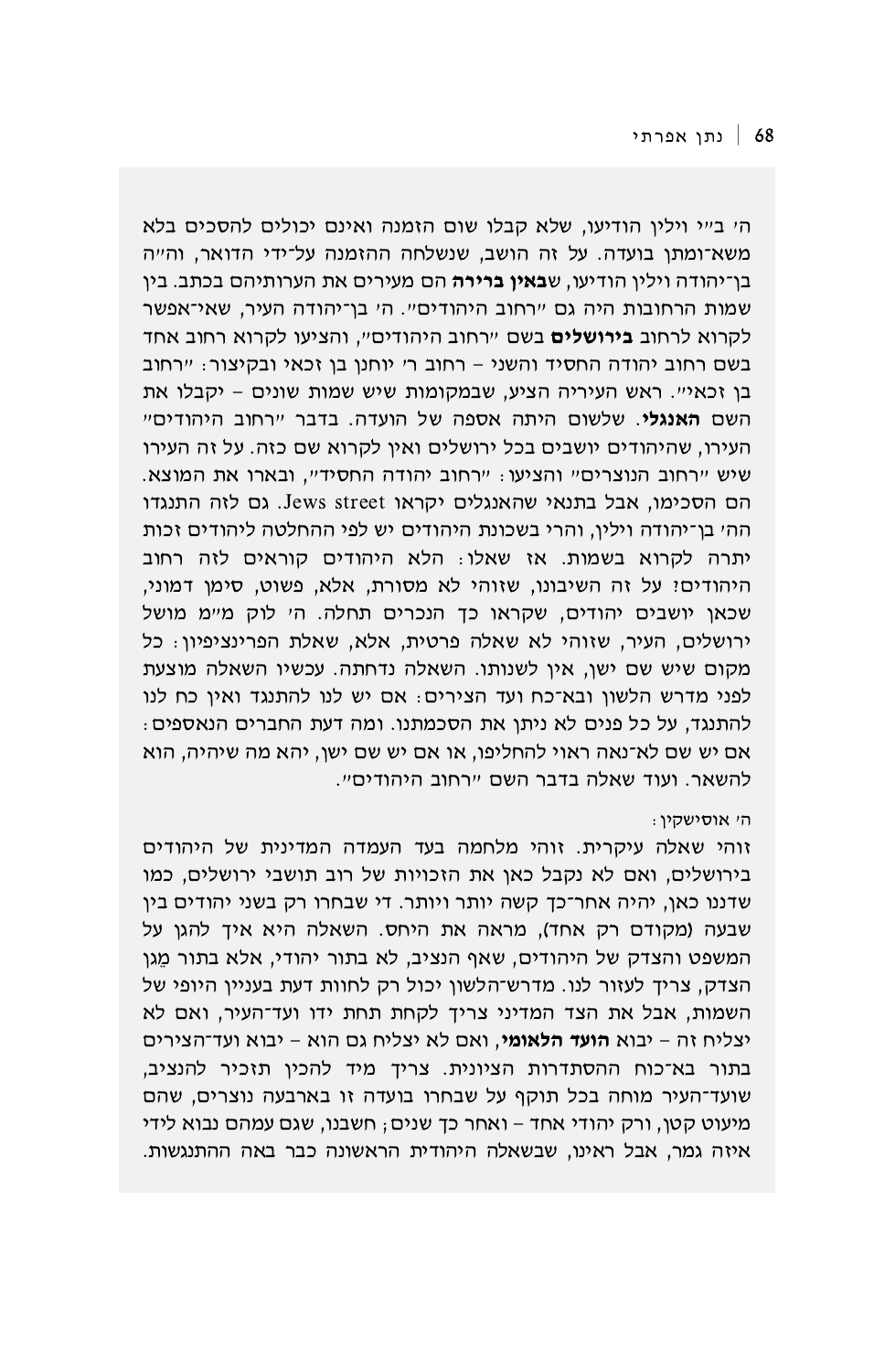הי אוסישקין: צריד לשנות את כל השמות שאינם היסטוריים, ולמהר בתזכיר. הי מזיא: כמה יהודים יש בייפרו ירושליםיי. הי יליו: ששה יהודים, שמהם שנים אינם מזמינים. הי ליפשיץ: במקום יהודה החסיד – יהודה הנשיא ויהודה הלוי. שוק־התגרים טוב ואין לשנות. הי בן־יהודה: אלה הם פרטים ולא עליהם אנו דנים כאן. : דייר מזיא אני מציע, שבתזכיר זה יזכר דרך אגב מעוט־החברים ב״פרו־ירושלים״. הי אוסישקין: בתזכיר צריך שלא לערבב ענין בענין. **הוחלט** למהר בתזכיר להנציב העליון.

הי ילין: העיר העתיקה היתה ערבית והשמות הערביים לא היו היסטוריים, אלא שמות שבמקרה; אין שמות ספציפים ערביים, ולנוצרים יש להם רחובות על שמות המנזרים, ורק Via Dolorosa יש לה איזה ערך. ובכן, אם נשאיר את השמות הללו, תקבל כל העיר שמות ערביים ושמות ריקנים ומקריים ומחוסרי־טעם. העיר שכולה היסטוריה תעשה עיר של חולין. זה צריך להביא בתזכיר. צריך שכל הרחובות של העיר העתיקה, גם של הערביים ושל הנוצרים, יקראו בשמות היסטוריים. צריך להתנגד לעיקר ש״אסור לשנות", גם בחברה Pro-Jerusalem בכללה נתקפחה זכותנו: אנו שם מועטים והם מתגברים עלינו. בתזכיר צריך להזכיר, שקריאת שמות יש לה יחס להמדע, ואין להכניס לתוכה אנשים, שאין להם יחס להמדע. צריך לדרוש, שירבה מספרנו בועדה.

ובכן אנו מבקשים, שיצרפו יהודים מן החברות היהודיות המעוּנינות בדבר (החברה לחקירת אייי, מדרש הלשון, ועוד). ואם זה לא יועיל - למסור לועד־הלאומי, ואם לא – ועד הצירים – האינסטאנציה האחרונה. להנציב העליון יש רגש כבוד של יהודי ומבין את ערך הענין הגדול ויעשה מה שצריך.